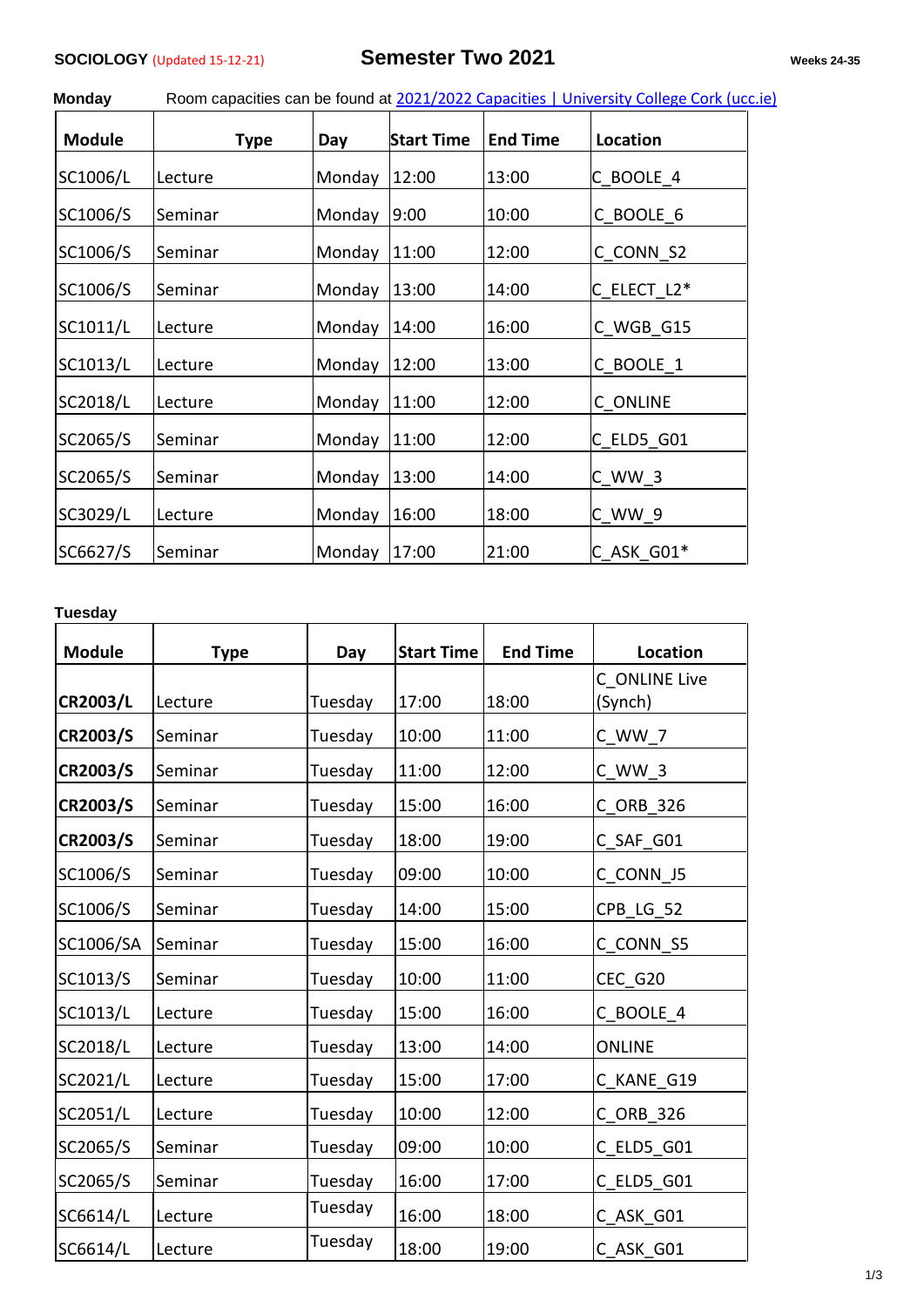| Wednesday |  |
|-----------|--|
|           |  |

| <b>Module</b> | <b>Type</b> | Day       | <b>Start Time</b> | <b>End Time</b> | Location    |
|---------------|-------------|-----------|-------------------|-----------------|-------------|
| SC1006/S      | Seminar     | Wednesday | 14:00             | 15:00           | C WGB G09   |
| SC1013/S      | Seminar     | Wednesday | 11:00             | 12:00           | C_CONN_S2   |
| SC1013/S      | Seminar     | Wednesday | 16:00             | 17:00           | C CONN S2   |
| SC2004/L      | Lecture     | Wednesday | 12:00             | 13:00           | C CIVIL G10 |
| SC2065/S      | Seminar     | Wednesday | 10:00             | 11:00           | C ELD5 G01  |
| SC2065/S      | Seminar     | Wednesday | 16:00             | 17:00           | C SAF G01   |
| SC2065/S      | Seminar     | Wednesday | 16:00             | 17:00           | C ELD5 G01  |
| SC3003/L      | Lecture     | Wednesday | 17:00             | 19:00           | C KANE G02  |
| SC3009/L      | Lecture     | Wednesday | 11:00             | 13:00           | C CONN_S3   |
| SC3012/L      | Lecture     | Wednesday | 15:00             | 17:00           | C BOOLE 3   |
| SC3039/L      | Lecture     | Wednesday | 09:00             | 11:00           | C ORB 326   |
| SC6626/L      | Lecture     | Wednesday | 15:00             | 18:00           | C WGB G16   |

## **Thursday**

| <b>Module</b> | Type    | Day      | <b>Start Time</b> | <b>End Time</b> | Location     |
|---------------|---------|----------|-------------------|-----------------|--------------|
| SC1006/L      | Lecture | Thursday | 14:00             | 15:00           | C_BOOLE_4    |
| SC1006/S      | Seminar | Thursday | 13:00             | 14:00           | $C_FSB_322$  |
| SC1006/S      | Seminar | Thursday | 15:00             | 16:00           | C_FSB_322    |
| SC1013/S      | Seminar | Thursday | 12:00             | 13:00           | C_CONN_C     |
| SC2004/L      | Lecture | Thursday | 14:00             | 15:00           | C_KAN_G18    |
| SC2018/L      | Lecture | Thursday | 11:00             | 12:00           | C_CONN_S3    |
| SC2018/L      | Lecture | Thursday | 13:00             | 14:00           | C_KANE_B10A* |
| SC2065/L      | Lecture | Thursday | 15:00             | 16:00           | C_BOOLE_3    |
| SC2065/S      | Seminar | Thursday | 09:00             | 10:00           | C_SAF_G01    |
| SC2065/S      | Seminar | Thursday | 14:00             | 15:00           | $C_{WW_3}$   |
| SC3007/L      | Lecture | Thursday | 16:00             | 18:00           | C_CONN_C     |
| SC3046/L      | Lecture | Thursday | 17:00             | 19:00           | $C_AL_G30*$  |
| SC6639/S      | Seminar | Thursday | 17:00             | 19:00           | C_ASK_G01*   |